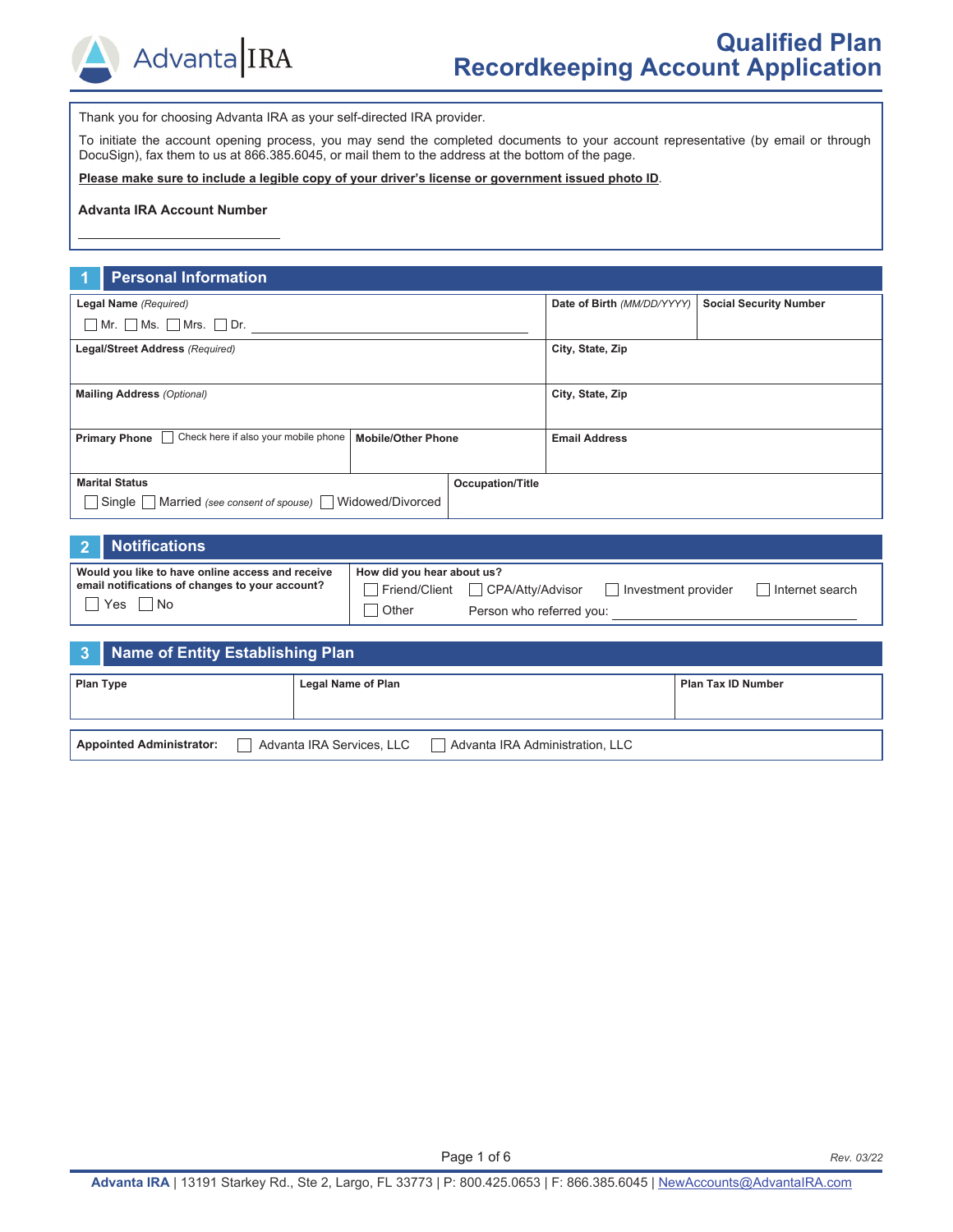

#### **4 Investment Direction and Important Disclosures**

**Your signature is required. Please read before signing.**<br>The account holder shown on the front of this application must read this agreement carefully and sign and date this part. By signing this application, you acknowled

**Appointment.** I appoint the Advanta IRA office named on the top of this application to be the Record Keeper for the self-directed investments in my retirement plan. I understand that I, as the employer, will serve as Trustee and Plan Administrator of the plan and that I can appoint a successor Trustee or Plan Administrator. Written direction shall be construed so as to include facsimile signature. The account is established for the exclusive benefit of the Account holder or his/her beneficiaries.

**Adequate Information.** I acknowledge that I have received a copy of the *Fee Disclosure*. I understand that the terms and conditions, which apply to this Account, and are contained in this document. I agree to be bound by those terms and conditions.

**Responsibility for Tax Consequences.** I assume all responsibility for any tax consequences and penalties that may result from making contributions to, transactions with, and distributions from my Account. I am authorized and of legal age to establish this Account and make investment purchases permitted under the provisions of my Plan Agreement. I assume complete responsibility for: 1) Determining that I am eligible for an Account transaction that I direct the Record Keeper to make on my behalf; 2) Insuring that all contributions I make are within the limits set forth by the tax laws; 3) The tax consequences of any contribution (including rollover contributions and distributions).

#### **I certify under penalties of perjury:**

1) that I have provided you with my correct Social Security or Tax I.D. Number; and

2) that I am not subject to backup withholding because: a) I am exempt from backup withholding; or b) I have not been notified by the Internal Revenue Service (IRS) that I am subject to backup withholding as a result of a failure to report all interest or dividends; or c) the IRS has notified me that I am no longer subject to backup withholding. You must cross out item 2 if you have been notified by the IRS that you are currently subject to backup withholding because of under reporting interest or dividends on your tax return.

Except as described above, we will not release information about you to others unless you or a representative whom you have authorized in writing have consented or asked us to do so, or we are required by law or other regulatory authority.

The Internal Revenue Service does not require your consent to any provision of this document other than the certification required to avoid backup withholding.

Until such time as I change or revoke the designation, I hereby instruct the Record Keeper to follow the investment directions which I provide regarding the investing and reinvesting of the principal and interest, as confirmed by direction letters to Record Keeper from the undersigned, for the above-referenced Account. You are authorized to accept written direction and/or verbal direction which is subsequently confirmed in writing by the authorized party, Record Keeper, or by the undersigned. Written direction shall be construed so as to include facsimile signature.

The account is established for the exclusive benefit of the Account holder or his/her beneficiaries. In taking action based on this authorization, Record Keeper may act solely on the written instruction, designation or representation of the Account holder. I expressly certify that I take complete responsibility for the type of investment instrument(s) with which I choose to fund my Account. I agree to release, indemnify, defend and hold the Record Keeper harmless from any claims, including, but not limited to, actions, liabilities, losses, penalties, fines and/or third party claims, arising out of my account and/or in connection with any action taken in reliance upon my written instructions, designations and representations, or in the exercise of any right, power or duty of Record Keeper, its agents or assigns. Record Keeper may deduct from the account any amounts to which they are entitled to the reimbursement under the foregoing hold harmless provision. Record Keeper has no responsibility or fiduciary role whatever related to or in connection with the account in taking any action related to any purchase, sale or exchange instructed by the undersigned agents, including but not limited to suitability, compliance with any state or federal law or regulation, income or expense, or preservation of capital or income. For purposes of this paragraph, the terms Record Keeper includes Advanta IRA, its agents, assigns, joint ventures, licensees, franchises, affiliates and/or business partners.

In the event of claims by others related to my account and/or investment wherein Record Keeper is named as a party, Record Keeper shall have the full and unequivocal right at their sole discretion to select their own attorneys to represent them in such litigation and deduct from my account any amounts to pay for any costs and expenses, including, but not limited to, all attorneys' fees, and costs and internal costs (collectively "Litigation Costs"), incurred by Record Keeper in the defense of such claims and/or litigation. If there are insufficient funds in my account to cover the Litigation Costs incurred by Record Keeper, on demand by Record Keeper, I will promptly reimburse Record Keeper the outstanding balance of the Litigation Costs. If I fail to promptly reimburse the Litigation Costs, Record Keeper shall have the full and unequivocal right to freeze my assets, liquidate my assets, and/or initiate legal action in order to obtain full reimbursement of the Litigation Costs.

I also understand and agree that the Record Keeper will not be responsible to take any action should there be any default with regard to this investment. I understand that no one at the Record Keeper has authority to agree to anything different than my foregoing understandings of the Record Keeper's policy. For purposes of this paragraph, the terms Record Keeper includes Advanta IRA, its agents, assigns, joint ventures, licensees, franchises, affiliates and/or business partners. In executing transfers, it is understood and agreed that I will not hold Record Keeper liable or responsible for anything done or omitted in the administration, custody or investments of the account prior to the date they shall complete their respective acceptance as successor administrator and shall be in possession of all of the assets, nor shall they have any duty or responsibility to inquire into or take any action with respect to any acts performed by the prior Custodian, or Administrator. If any provision of this Application is found to be illegal, invalid, void or unenforceable, such provision shall be severed and such illegality or invalidity shall not affect the remaining provisions, which shall remain in full force and effect.

**Important Information for Opening a New Account.** To comply with the USA PATRIOT ACT, we have adopted a Customer Identification Program. All new accounts must provide a copy of an unexpired, photo-bearing, government- issued identification (e.g., driver license or passport). The copy must be readable so we can verify the client's name, driver's license number or state issued ID number. If a copy of a valid driver's license or an unexpired state issued ID card cannot be obtained, we will contact the client by telephone to verify their name, address, date of birth, and social security number.

**Our Privacy Policy.** You have chosen to do business with the Record Keeper named on your account application. As our client, the privacy of your personal non-public information is very important. We value our customer relationships and we want you to understand the protections we provide in regard to your accounts with us.

**Information We May Collect.** We collect non-public personal information about you from the following sources to conduct business with you:

- Information we receive from you on applications or other forms;
- Information about your transactions with us, or others;

Non-public personal information is non-public information about you that we may obtain in connection with providing financial products or services to you. This could include information you give us from account applications, account balances, and account history.

**Information We May Share.** We do not sell or disclose any non-public information about you to anyone, except as permitted by law or as specifically authorized by you. We do not share non-public personal information with our affiliates or other providers without prior approval by you. Federal law allows us to share information with providers that process and service your accounts. All providers of services in connection with the Record Keeper have agreed to the Record Keeper's confidentiality and security policies. If you decide to close your account(s) or become an inactive customer, we will adhere to the privacy policies and practices as described in this notice.

**Confidentiality and Security.** We restrict access to non-public personal information to those employees who need to know that information to provide products and services to you. We maintain physical, electronic, and procedural guidelines that comply with federal standards to guard your non-public personal information. The Record Keeper reserves the right to revise this notice and will notify you of any changes in advance.

If you have any questions regarding this policy, please contact us at the address and or telephone number listed on this application.

I acknowledge receipt of a signed *Fee Disclosure.* I understand that failure to submit a signed Fee Disclosure will result in fees "based on value of assets" (See "Fee Disclosures.").

declare that I have examined this document, including accompanying information, and to the best of my knowledge and belief, it is true, correct, and complete. I acknowledge I have read the *Fee Disclosure*, the *Employer Sponsored Plan Account Agreement* and agree to abide by their terms as currently in effect or as they may be amended from time to time.

PLEASE PRINT, SIGN AND MAIL THIS FORM TO YOUR Advanta IRA OFFICE. DO NOT EMAIL THIS FORM AS IT CONTAINS SENSITIVE FINANCIAL INFORMATION.

**Authorized Owner's Signature Date**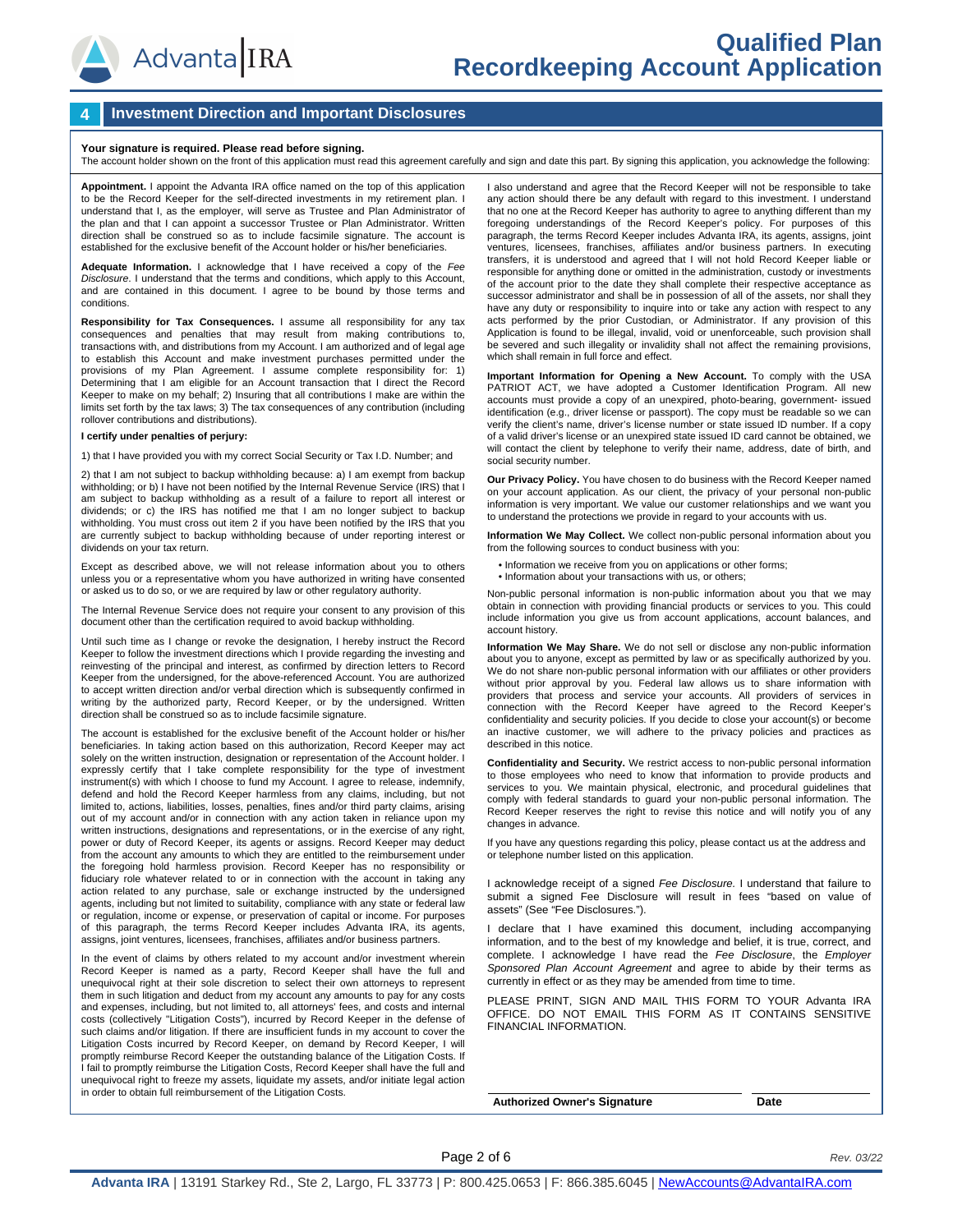

# **Qualified Plan Recordkeeping Account Application**

| <b>Investment Direction and Important Disclosures</b>                                                                                                                                                                                                                                                                                                              |                                                                              |  |                                                                                                                                                                                                                                |  |  |
|--------------------------------------------------------------------------------------------------------------------------------------------------------------------------------------------------------------------------------------------------------------------------------------------------------------------------------------------------------------------|------------------------------------------------------------------------------|--|--------------------------------------------------------------------------------------------------------------------------------------------------------------------------------------------------------------------------------|--|--|
| as the Individual representing <b>of the Contract of the Contract of the Contract of the Contract of the Contract of the Contract of the Contract of the Contract of the Contract of the Contract of the Contract of the Contrac</b>                                                                                                                               |                                                                              |  | (name of employer) am                                                                                                                                                                                                          |  |  |
|                                                                                                                                                                                                                                                                                                                                                                    | establishing the following type of account QP Record Keeping (account type). |  |                                                                                                                                                                                                                                |  |  |
| I understand the terms of the agreement, the responsibilities defined in all the documents and disclosures I have received and I acknowledge receipt of<br>all the information as follows. I have selected Advanta IRA as Record Keeper to perform record-keeping under this agreement.                                                                            |                                                                              |  |                                                                                                                                                                                                                                |  |  |
| <b>Roles and Responsibilities:</b>                                                                                                                                                                                                                                                                                                                                 |                                                                              |  |                                                                                                                                                                                                                                |  |  |
| <b>Advanta IRA</b><br>Advanta IRA will provide the following to the named plan representative:<br>(1) Statements regarding the status of the account.<br>(2) Account Application – The application allowing Advanta IRA to establish an investment and record keeping account                                                                                      |                                                                              |  |                                                                                                                                                                                                                                |  |  |
| NOTE: Advanta IRA WILL NOT provide Plan Establishment Documents                                                                                                                                                                                                                                                                                                    |                                                                              |  |                                                                                                                                                                                                                                |  |  |
| <b>The Employer</b><br>The Employer shall have established and will maintain a qualified retirement plan that permits self direction and describes the permitted investment<br>options.<br>(1) The employer will provide a copy of the qualified plan to Advanta IRA<br>(2) The employer will provide the name and contact information for the Plan Administrator: |                                                                              |  |                                                                                                                                                                                                                                |  |  |
| <b>Plan Administrator</b>                                                                                                                                                                                                                                                                                                                                          | <b>Contact Person</b>                                                        |  | Phone                                                                                                                                                                                                                          |  |  |
|                                                                                                                                                                                                                                                                                                                                                                    |                                                                              |  |                                                                                                                                                                                                                                |  |  |
| <b>Assets in the Account</b>                                                                                                                                                                                                                                                                                                                                       |                                                                              |  |                                                                                                                                                                                                                                |  |  |
|                                                                                                                                                                                                                                                                                                                                                                    |                                                                              |  | FBO: the contract of the contract of the contract of the contract of the contract of the contract of the contract of the contract of the contract of the contract of the contract of the contract of the contract of the contr |  |  |
|                                                                                                                                                                                                                                                                                                                                                                    | (Trustee Name and Plan Name)                                                 |  | (Plan Participant)                                                                                                                                                                                                             |  |  |
| <b>Signatures</b>                                                                                                                                                                                                                                                                                                                                                  |                                                                              |  |                                                                                                                                                                                                                                |  |  |
|                                                                                                                                                                                                                                                                                                                                                                    |                                                                              |  | Date: the contract of the contract of the contract of the contract of the contract of the contract of the contract of the contract of the contract of the contract of the contract of the contract of the contract of the cont |  |  |
|                                                                                                                                                                                                                                                                                                                                                                    |                                                                              |  | Date: <u>_____________________</u>                                                                                                                                                                                             |  |  |
| Plan Administrator:<br><u> 1980 - Johann Stoff, amerikansk politiker (d. 1980)</u>                                                                                                                                                                                                                                                                                 |                                                                              |  | Date:                                                                                                                                                                                                                          |  |  |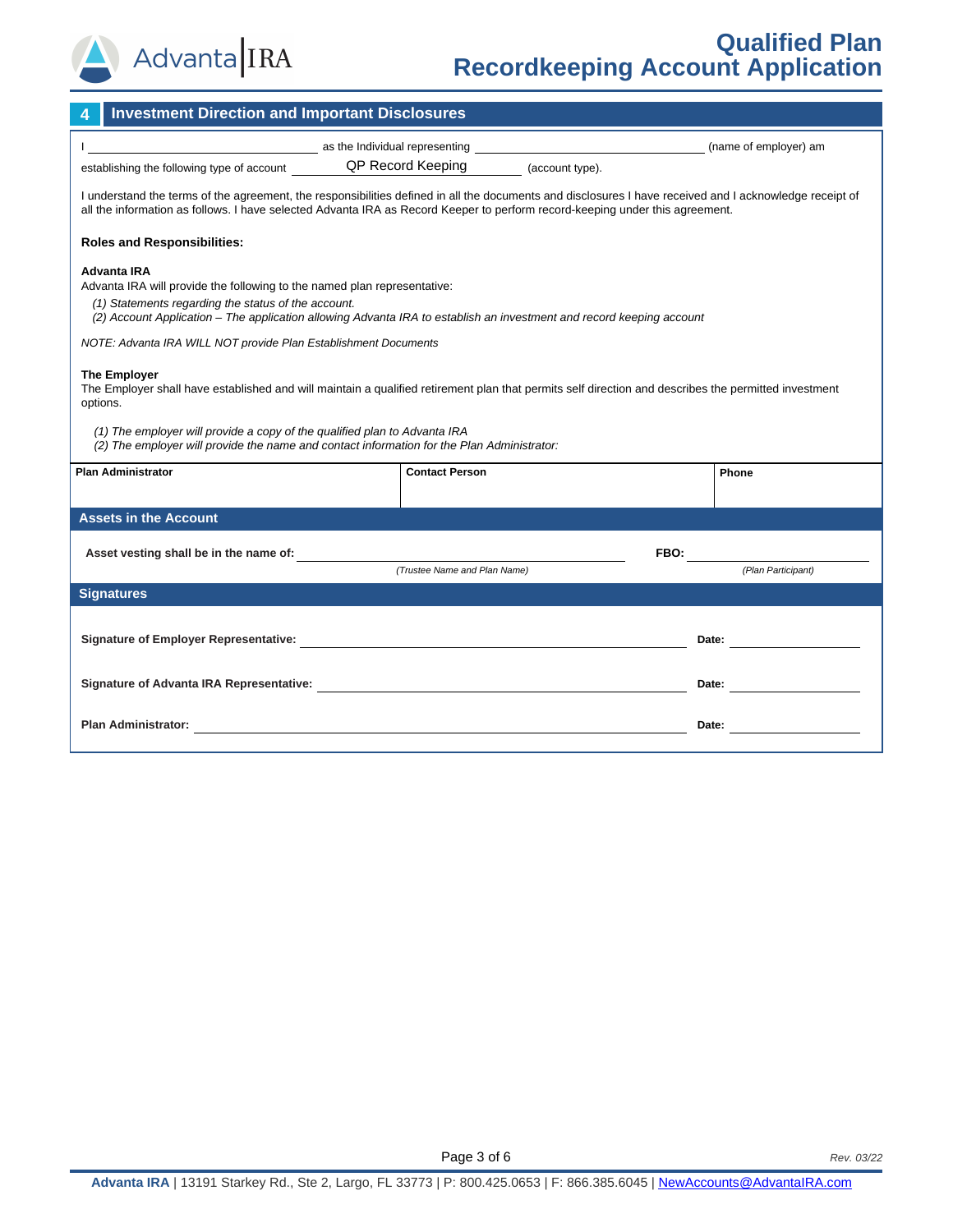

## **Account Opening Fee:** One-time fee for establishment of account **\$50**

### **Annual Recordkeeping Fee. Choose one of the following two options:**

## **Option 1: Based on Number of Assets**

*(billed at time of initial investment and on the anniversary of the initial investment)*

| \$345/yr | Per real estate holding |  |  |  |
|----------|-------------------------|--|--|--|
|          |                         |  |  |  |

Advanta IRA

- \$295/yr Per asset/holding (notes, LLCs, private placements, private stock, etc.)
- **\$150/yr** Per non-recourse loan holding
- \$100/yr Precious metal holdings per depository\* *\*Depository/storage fees not included*

## **Option 2: Based on Account Value**

*(billed in quarterly installments)*

| <b>Account Value Between:</b> | <b>Annual Fee</b> |
|-------------------------------|-------------------|
| \$0-\$14,999.99               | \$200             |
| \$15,000-\$29,999.99          | \$300             |
| \$30,000-\$59,999.99          | \$400             |
| \$60,000-\$89,999.99          | \$500             |
| \$90,000-\$124,999.99         | \$600             |
| \$125,000-\$249,999.99        | \$700             |
| \$250,000-\$499.999.99        | \$850             |
| \$500,000-\$749,999.99        | \$1,500           |
| \$750,000 and up              | \$1,850           |

Cash-only accounts are subject to \$25/quarter charge

#### **Transaction / Additional Fees**

| • Purchase, sale, or exchange of real estate/precious metals/any other asset                            | \$145/\$35/\$95     |
|---------------------------------------------------------------------------------------------------------|---------------------|
|                                                                                                         | \$50                |
|                                                                                                         | \$15/\$30/\$60      |
| • Trust check/ACH for bill pay (no fee for any bills paid using Advanta IRA's online portal)            | \$10                |
|                                                                                                         | \$10                |
|                                                                                                         | \$50/\$30/\$100     |
|                                                                                                         | \$30/per            |
| • Special services (research/additional requests for annual fair market valuation, matured notes, etc.) | \$150/hr (\$50 min) |
| • Partial distribution from account (no charge for RMDs or recurring distributions)                     | \$20/per            |
|                                                                                                         |                     |
| *Max fee of \$150 if account is open more than 2 years / Max fee of \$250 if opened less than 2 years   |                     |

| <b>PAY FEES BY:</b><br><b>DISCOVER</b><br><b>VISA</b><br>МC<br><b>AMEX</b>                                                                                                                                                                                                                                                                                                                                                                                    |                          |  |  |  |  |
|---------------------------------------------------------------------------------------------------------------------------------------------------------------------------------------------------------------------------------------------------------------------------------------------------------------------------------------------------------------------------------------------------------------------------------------------------------------|--------------------------|--|--|--|--|
| <b>CARD NUMBER:</b>                                                                                                                                                                                                                                                                                                                                                                                                                                           | <b>EXP DATE:</b>         |  |  |  |  |
| <b>NAME ON CARD:</b>                                                                                                                                                                                                                                                                                                                                                                                                                                          | <b>BILLING ZIP CODE:</b> |  |  |  |  |
| $\vert \ \vert$ If I have cash in my account, please deduct any fees from the account. Otherwise, please charge my credit card.                                                                                                                                                                                                                                                                                                                               |                          |  |  |  |  |
| Any fees deducted from the account will be withdrawn from uninvested cash. If there are insufficient uninvested funds in your<br>account, we may liquidate other assets in your account to pay for such fees after a 30-day notification. Late fees: If any fee<br>remains unpaid for more than 30 calendar days, the fee will be subject to a late charge of \$25/month. This Fee Schedule is part<br>of your agreement and must accompany your application. |                          |  |  |  |  |
| Advanta IRA reserves the right to change all or part of our Fee Schedule at our discretion with 30 days advance notice.                                                                                                                                                                                                                                                                                                                                       |                          |  |  |  |  |
| <b>Printed Name:</b>                                                                                                                                                                                                                                                                                                                                                                                                                                          |                          |  |  |  |  |
| Signature:                                                                                                                                                                                                                                                                                                                                                                                                                                                    | Date:                    |  |  |  |  |

Page 4 of 6 *Rev. 12/21*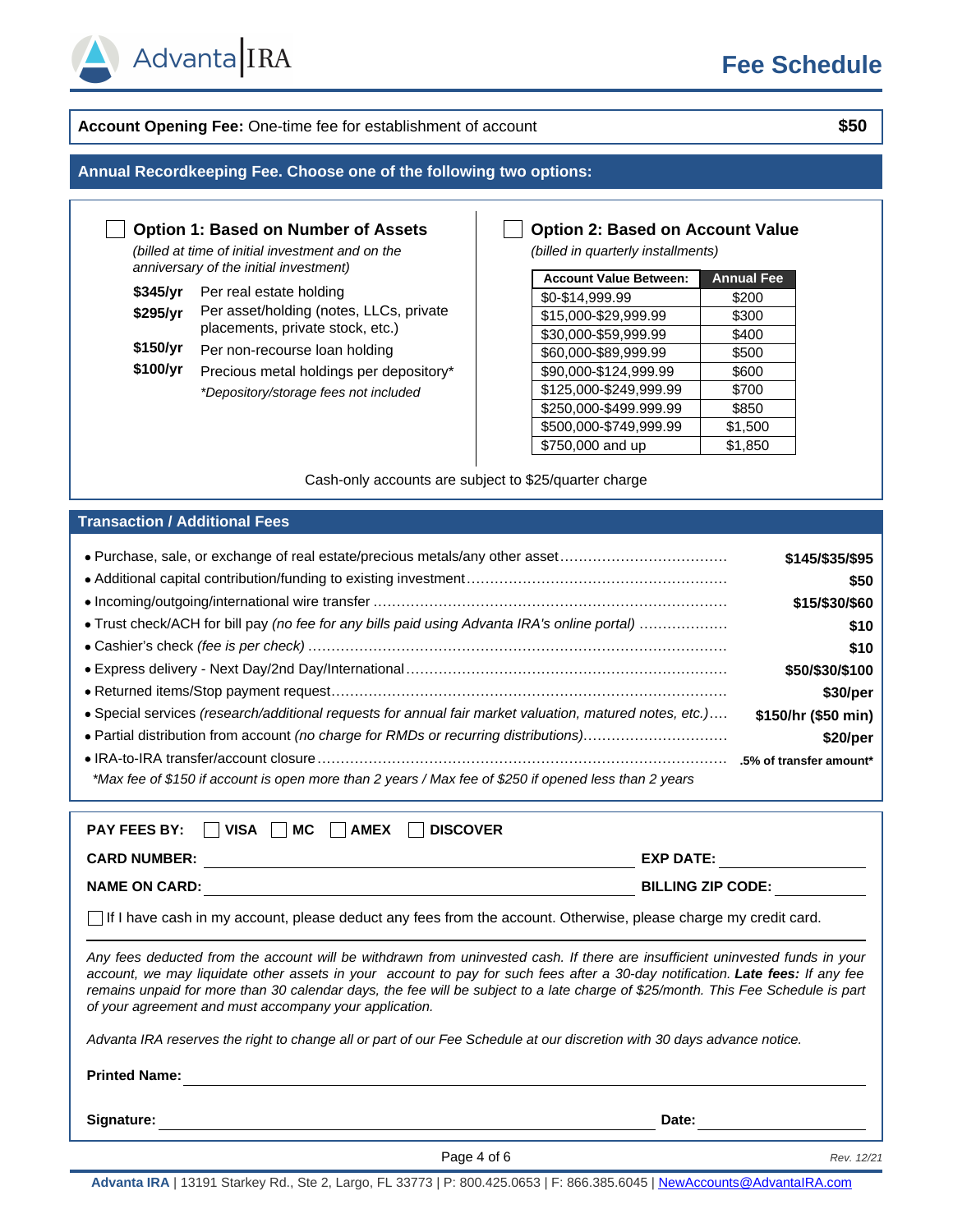

# **Interested Party Designation (IPD)**

**1 General Information**

#### **Account Holder's Name**

 $\Box$  Mr.  $\Box$  Ms.  $\Box$  Mrs.  $\Box$  Dr.

**Advanta IRA Account Number**

# **2 Interested Party Designation**

Please complete the information below to authorize your spouse, financial advisor (broker, financial planner, accountant, attorney, or other person etc.) **to receive information about your account**. Please note that this individual will have unlimited access to your account information, but they will not be able to make changes to your account.

| <b>Name of Interested Party</b>                                                                                       |                   | Relationship         |  |
|-----------------------------------------------------------------------------------------------------------------------|-------------------|----------------------|--|
| <b>Interested Party Street Address</b>                                                                                |                   | City, State, Zip     |  |
| <b>Phone Number</b><br><b>Fax Number</b>                                                                              |                   | <b>Email Address</b> |  |
| Check here to allow this IPD (above) to have online access to your account or to receive statements for your account. |                   |                      |  |
| <b>Name of Interested Party</b>                                                                                       |                   | Relationship         |  |
| <b>Interested Party Street Address</b>                                                                                |                   | City, State, Zip     |  |
| <b>Phone Number</b>                                                                                                   | <b>Fax Number</b> | <b>Email Address</b> |  |
| Check here to allow this IPD (above) to have online access to your account or to receive statements for your account. |                   |                      |  |

**This designation will remain in effect until Advanta IRA the ("Administrator") has received written notice of revocation from you the ("Account Holder"). Account Holder agrees to indemnify and hold harmless Administrator, its affiliates, officers, employees and/or custodian, against all claims, actions, costs and liabilities, including attorneys' fees, arising out of their reliance on this designation. This indemnity and hold harmless provision shall survive any termination of this designation.**

## **3 Signature and Acknowledgement**

**Account Holder Signature: Date:**

Page 5 of 6 *Rev. 12/21*